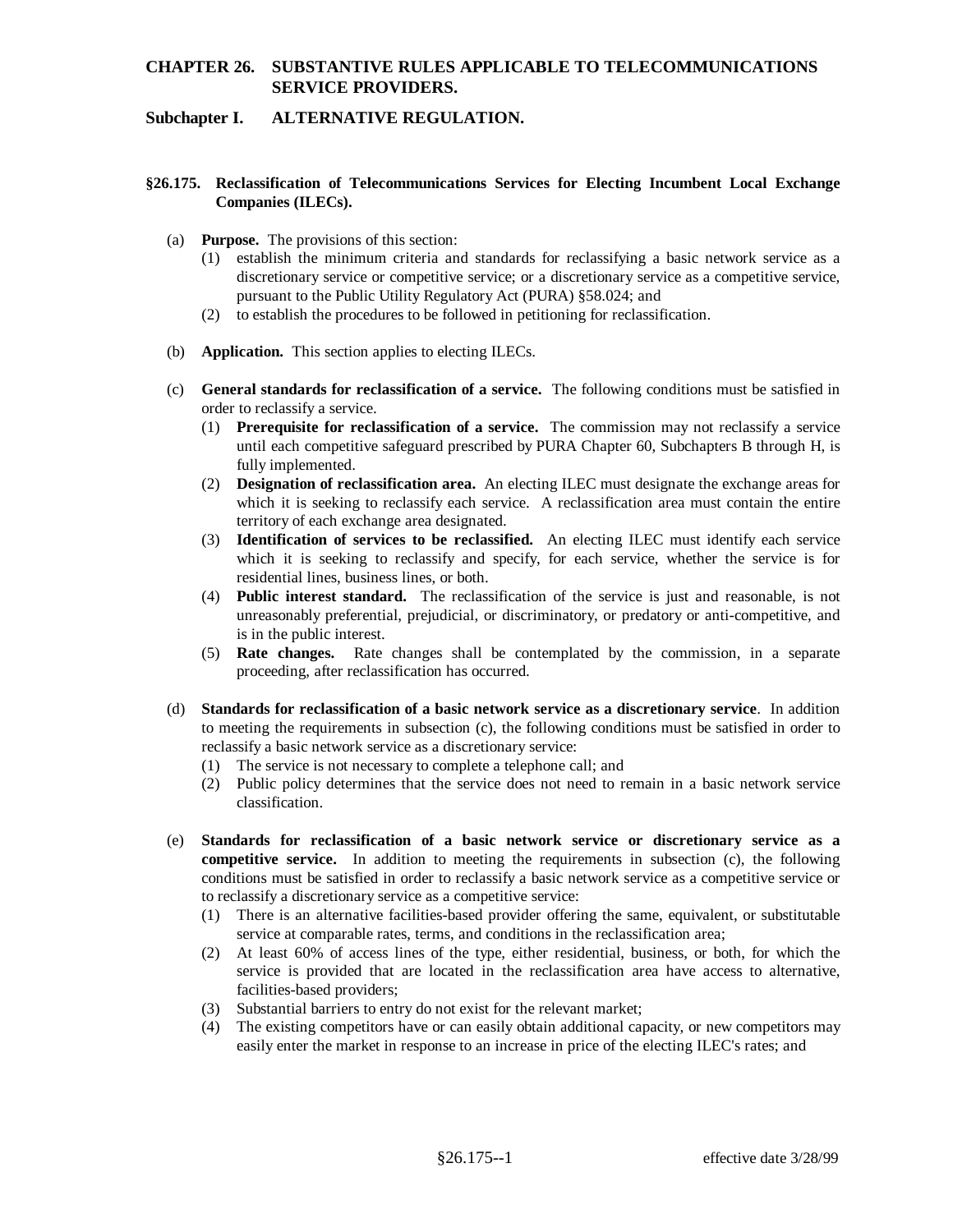# **CHAPTER 26. SUBSTANTIVE RULES APPLICABLE TO TELECOMMUNICATIONS SERVICE PROVIDERS.**

## **Subchapter I. ALTERNATIVE REGULATION.**

### **§26.175(e) continued**

(5) The electing ILEC does not have market power sufficient to control, in a manner that is adverse to the public interest, the price of the service in the reclassification area.

#### (f) **Requirements for notice and contents of the application in compliance with this section.**

- (1) **Notice of Application.** The electing ILEC shall provide direct notice to all Certificate of Convenience and Necessity, Service Provider Certificate of Operating Authority and Certificate of Operating Authority holders offering service in the reclassification area and direct notice to all the ILEC's customers in the reclassification area. The notice shall include a description of the requested reclassification, the service, the proposed rates, the reclassification area, other terms of the service, the types of customers likely to be affected if the application is approved, the proposed effective date for the application, the following language: "Persons who wish to comment on this application should notify the commission by (specified date, ten days before the proposed effective date), and (any other item required by the presiding officer). Requests for further information should be mailed to the Public Utility Commission of Texas, P. O. Box 13326, Austin, Texas 78711-3326, or you may call the Public Utility Commission's Office of Customer Protection at (512) 936-7120 or toll free at (888) 782-8477. Hearing- and speechimpaired individuals with text telephones (TTY) may contact the commission at (512) 936- 7136."
- (2) **Contents of application for each electing ILEC seeking a service reclassification.** In addition to the commission's filing requirements, one copy of the application shall be delivered to the Office of Regulatory Affairs and one copy shall be delivered to the Office of Public Utility Counsel. The application shall contain the following:
	- (A) A showing by the electing ILEC that the competitive safeguards in PURA, Chapter 60, Subchapters B through H have been met;
	- (B) For each exchange in the reclassification area, a description of the reclassification sought, the service(s) and the rates, terms, and conditions under which the service(s) is currently provided and how the proposed reclassification of the service(s) is just and reasonable and is not unreasonably preferential, prejudicial, or discriminatory, or predatory or anticompetitive;
	- (C) A description of the reclassification area, specifying the exchange area or areas, for which the reclassification is requested;
	- (D) The proposed effective date of the reclassification;
	- (E) A statement detailing the method and content of the notice, if any, the utility has provided or intends to provide to the public regarding the application and a brief statement explaining why the electing ILEC's notice proposal is reasonable and that the electing ILEC's notice proposal complies with applicable law;
	- (F) A copy of the text of the notice, if any;
	- (G) A showing that the relevant standards required under subsection (d) or (e) of this section, whichever is applicable, have been satisfied for each exchange in the reclassification area;
		- (i) An estimate of the number and size of alternative facilities-based providers offering the service to be reclassified for each exchange in the reclassification area;
		- (ii) The total number and percentage of the electing ILEC's subscribers of the service in the reclassification area, for each exchange, measured by number of customers and access lines;